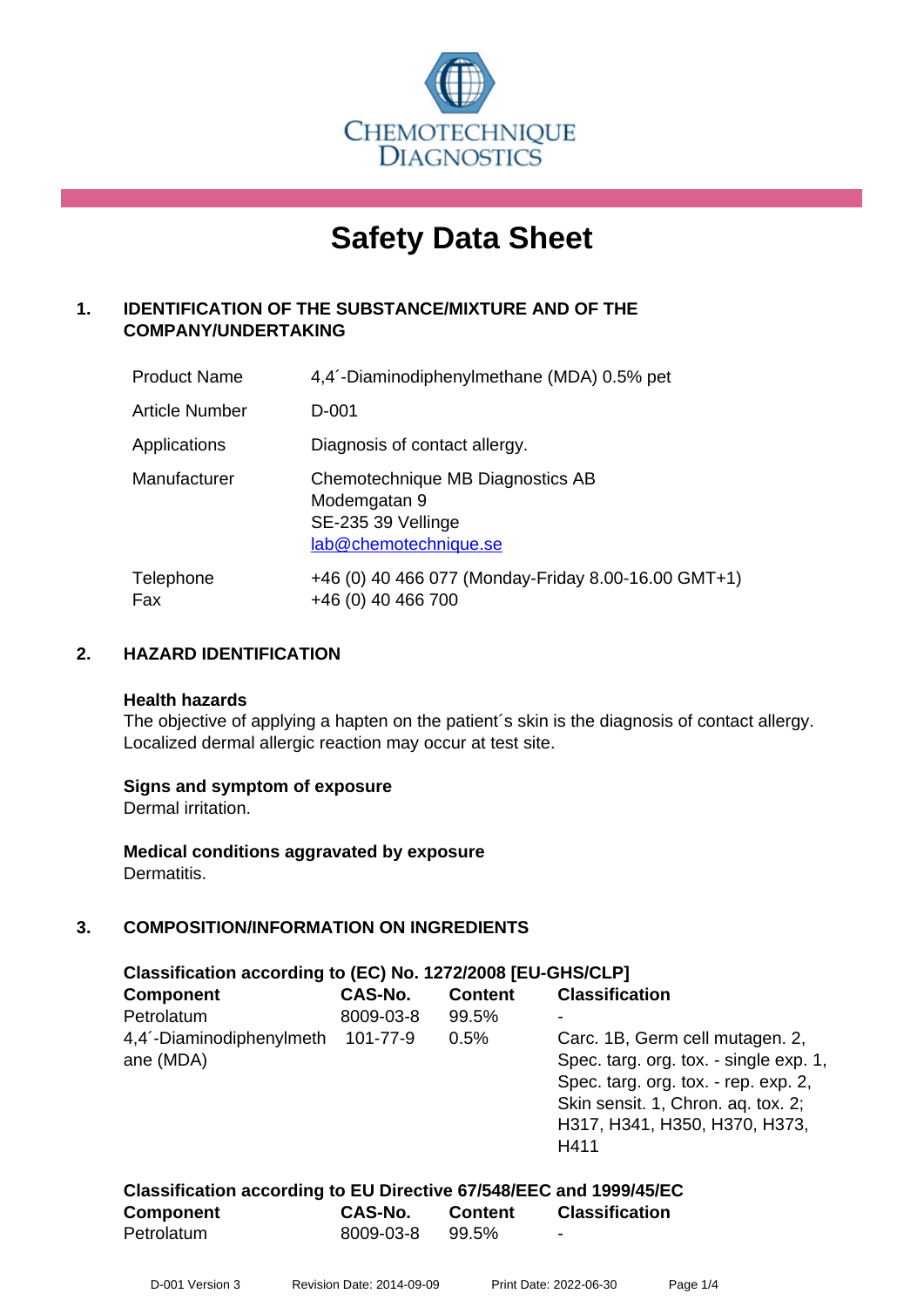4,4´-Diaminodiphenylmeth ane (MDA)

#### **4. FIRST AID MEASURES**

**Emergency and first aid procedures** Obtain medical attention.

#### **5. FIRE-FIGHTING MEASURES\***

#### **Suitable extinguish media**

CO2, powder or water spray. Fight larger fires with water spray or alcohol resistant foam.

**For safety reasons unsuitable extinguishing agents** Water with full jet.

**Special protective equipment for fire-fighters** Wear self-contained respiratory protective device. Wear fully protective suit.

\*Data is shown for petrolatum only

#### **6. ACCIDENTAL RELEASES MEASURES**

**Steps to be taken if material is released or spilled** Contain and place in a closed container.

#### **7. HANDLING AND STORAGE**

**Precautions to be taken in handling and storage** Store dark at 5-8°C. Avoid extended exposure to light. FOR EXTERNAL USE ONLY.

#### **8. EXPOSURE CONTROLS/PERSONAL PROTECTION**

**Respiratory protection** Not required.

**Ventilation** Local exhaust.

## **Protective gloves**

Disposal gloves.

**Eye protection** Not required with normal use.

#### **Work/Hygienic practices**

Wash hands after each use.

#### **9. PHYSICAL AND CHEMICAL PROPERTIES**

Appearance Ivory White Semi-solid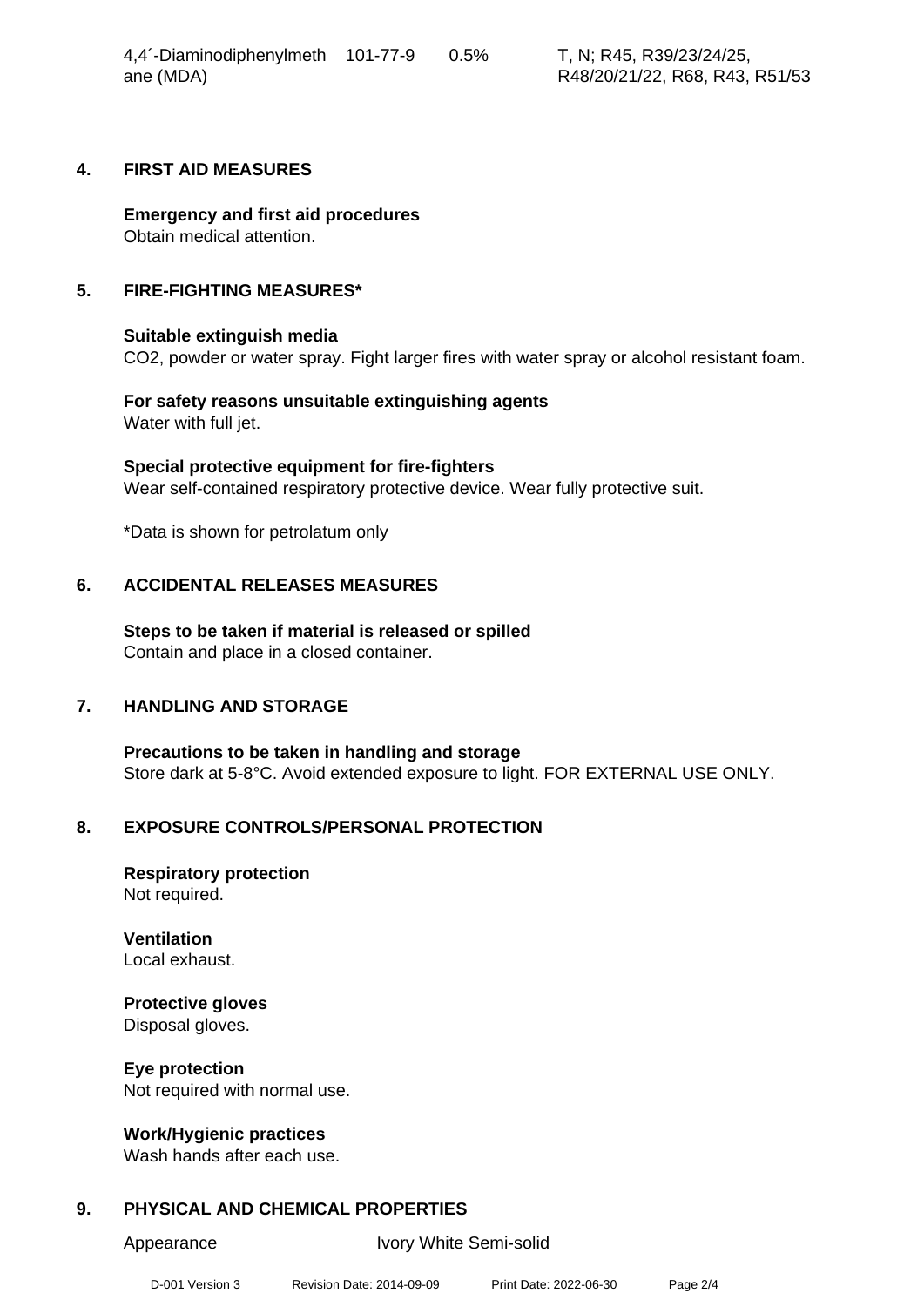| Odour                          | Odourless                                     |
|--------------------------------|-----------------------------------------------|
| Melting point*                 | $50-55$ °C                                    |
| Boiling point*                 | No data available                             |
| Flash point*                   | $>100^{\circ}$ C                              |
| Self ignition*                 | Product does not self ignite.                 |
| Danger of explosion*           | Product does not present an explosion hazard. |
| Density*                       | No data available.                            |
| Solubility in/Miscibility with | Insoluble                                     |
| Water*                         |                                               |

\*Data is shown for petrolatum only

### **10. STABILITY AND REACTIVITY**

#### **Incompability**

May react with strong oxidizing agents.

### **Stability**

Stable at recommended storage conditions.

### **Hazardous byproducts**

Combustion may generate CO, CO2 and other oxides.

### **Hazardous polymerization**

Will not occur.

### **11. TOXICOLOGICAL INFORMATION**

No data available.

### **12. ECOLOGICAL INFORMATION**

No data available.

### **13. DISPOSAL CONSIDERATIONS**

### **Waste disposal method**

Comply with federal, state/provincial and local regulation.

### **14. TRANSPORT INFORMATION**

Not dangerous goods.

### **15. REGULATORY INFORMATION**

The classification is according to the latest editions of the EU lists, and extended by company and literature data.

### **16. OTHER INFORMATION**

### **Text of H-statements and R-phrases mentioned in Section 3**